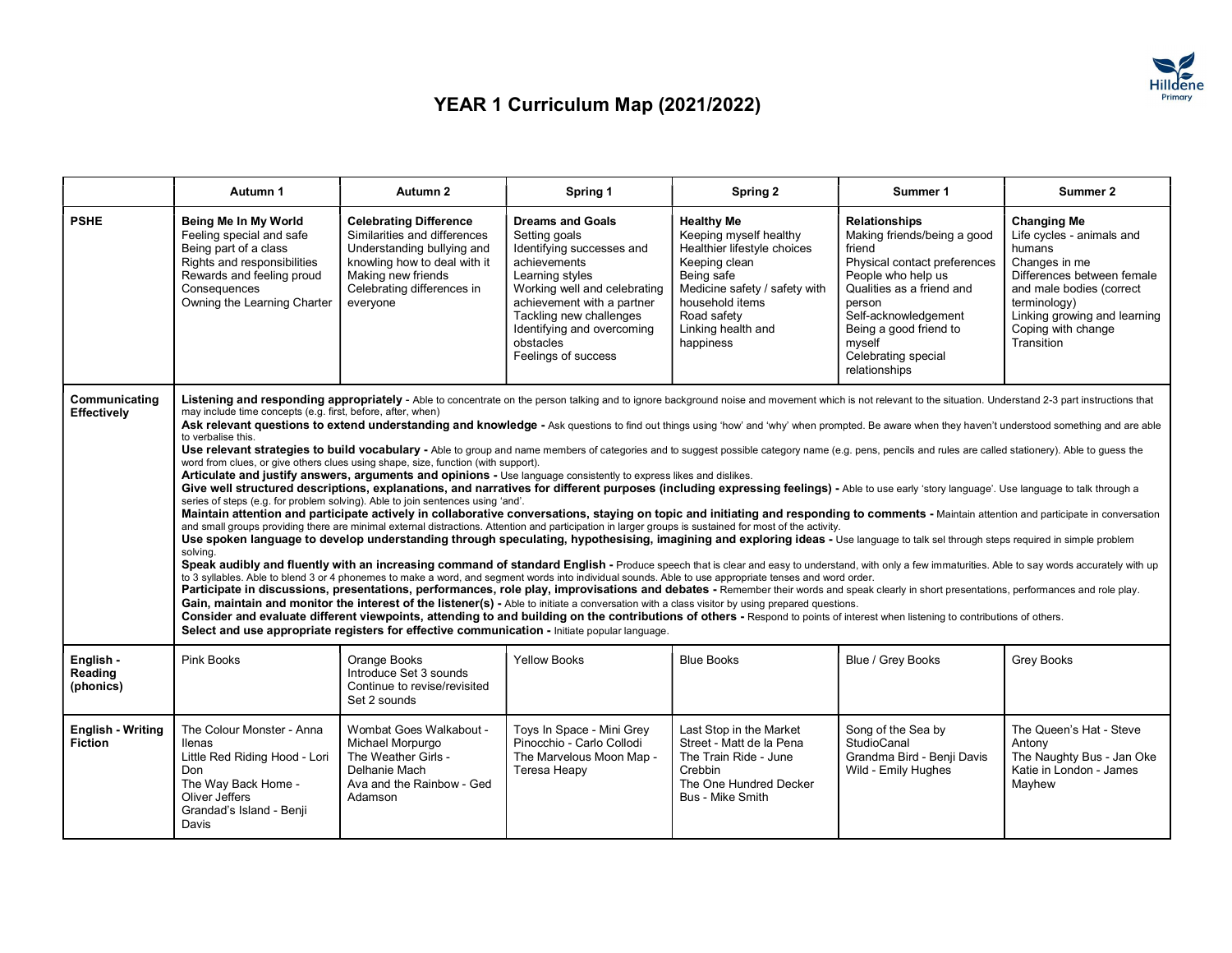

## YEAR 1 Curriculum Map (2021/2022)

| <b>English - Writing</b><br><b>Non-Fiction</b> |                                                                                                                                                                                                                                                                                                                                                                                                                                                                                            | Books on seasons and<br>weather                                                                                                                                                                                                                                                                         | Books about toys in the past<br>and now                                                                                                                                                                                                                     | Books about transport                                                                                                                                                                                                                   | Bold Women in Black History<br>- Vashti Harrison                                                                                                                                                                                                                  | Books about London                                                                                                                                                                                                                                                                                |  |  |  |
|------------------------------------------------|--------------------------------------------------------------------------------------------------------------------------------------------------------------------------------------------------------------------------------------------------------------------------------------------------------------------------------------------------------------------------------------------------------------------------------------------------------------------------------------------|---------------------------------------------------------------------------------------------------------------------------------------------------------------------------------------------------------------------------------------------------------------------------------------------------------|-------------------------------------------------------------------------------------------------------------------------------------------------------------------------------------------------------------------------------------------------------------|-----------------------------------------------------------------------------------------------------------------------------------------------------------------------------------------------------------------------------------------|-------------------------------------------------------------------------------------------------------------------------------------------------------------------------------------------------------------------------------------------------------------------|---------------------------------------------------------------------------------------------------------------------------------------------------------------------------------------------------------------------------------------------------------------------------------------------------|--|--|--|
| <b>Maths</b>                                   | Unit 1 & 2 - Place Value -<br>numbers to 10<br>Unit 3 - Addition and<br>Subtraction - numbers within<br>10                                                                                                                                                                                                                                                                                                                                                                                 | <b>Unit 4 - Addition and</b><br>Subtraction - numbers within<br>Unit 5 - Geometry -<br>properties of shape (2D and<br>3D)                                                                                                                                                                               | Unit 6 - Place Value -<br>numbers to 20<br><b>Unit 7 - Addition and</b><br>Subtraction - addition within<br>20<br>Unit 8 - Addition and<br>Subtraction - subtraction<br>within 20                                                                           | Unit 9 - Place Value -<br>numbers to 50<br>Unit 10 & 11 - Measurement<br>- length, height, weight and<br>volume                                                                                                                         | Unit 12 - Number -<br>Multiplication<br><b>Unit 13 - Number - Division</b><br><b>Unit 14 - Number - Fractions</b><br>(halves and quarters)<br>Unit 15 - Geometry -<br>Position and Direction                                                                      | Unit 16 - Number - Place<br>Value - Numbers to 100<br>Unit 17 - Measurement -<br>Time<br>Unit 18 - Measurement -<br>Money                                                                                                                                                                         |  |  |  |
| <b>Science</b>                                 |                                                                                                                                                                                                                                                                                                                                                                                                                                                                                            | Seasonal Change - observe<br>changes across the four<br>seasons.<br>Seasonal Change - observe<br>and describe weather<br>associated with the seasons<br>and how day length varies<br>(One lesson also to be<br>taught across the year in the<br>seasons so children can<br>make real life comparisons). | <b>Everyday Materials -</b><br>distinguish between an<br>object and the material of<br>which it is made.<br><b>Everyday Materials -</b><br>identify and name a variety<br>of everyday objects,<br>including wood, plastic,<br>glass, metal, water and rock. | <b>Plants</b> - identify and name<br>common wild and garden<br>flowers, including deciduous<br>and evergreen trees.<br>Plants - identify and<br>describe basic structure of a<br>variety of common flowering<br>plants including trees. | <b>Everyday Materials -</b><br>describe the simple<br>properties of a variety of<br>everyday materials<br><b>Everyday Materials -</b><br>compare and group together<br>a variety of everyday<br>materials on the basis of<br>their simple physical<br>properties. | <b>Animals including Humans</b><br>- identify and name a variety<br>of common animals including<br>fish, amphibians, reptiles,<br>birds and mammals.<br><b>Animals including Humans</b><br>- identify and name a variety<br>of common animals that are<br>carnivores, herbivores and<br>omnivores |  |  |  |
|                                                | Working Scientifically - asking simple questions and recognising that they can be answered in different ways.<br>Working Scientifically - observing closely, using simple equipment.<br>Working Scientifically - performing simple tests.<br>Working Scientifically - identifying and classifying<br>Working Scientifically - using their observations and ideas to suggest answers to questions.<br>Working Scientifically - gathering and recording data to help in answering questions. |                                                                                                                                                                                                                                                                                                         |                                                                                                                                                                                                                                                             |                                                                                                                                                                                                                                         |                                                                                                                                                                                                                                                                   |                                                                                                                                                                                                                                                                                                   |  |  |  |
| <b>Humanities</b><br>(history &<br>geography)  | Our local area                                                                                                                                                                                                                                                                                                                                                                                                                                                                             | Weather and Climate                                                                                                                                                                                                                                                                                     | My Family History                                                                                                                                                                                                                                           | The Great Explorers                                                                                                                                                                                                                     | The United Kingdom                                                                                                                                                                                                                                                | Great Inventions (transport)                                                                                                                                                                                                                                                                      |  |  |  |
| <b>Religious</b><br><b>Education</b>           | What can we learn from<br>Creation stories?                                                                                                                                                                                                                                                                                                                                                                                                                                                | What festivals do different<br>religions celebrate?                                                                                                                                                                                                                                                     | How do religions celebrate<br>the birth of a baby?                                                                                                                                                                                                          | Who is Christian and what do they believe?                                                                                                                                                                                              |                                                                                                                                                                                                                                                                   | In what ways are religious<br>buildings important to<br>believers? (church focus)                                                                                                                                                                                                                 |  |  |  |
| Computing<br>(including Online<br>Safety)      | We are Treasure Hunters<br>We are Y1 rule Writers                                                                                                                                                                                                                                                                                                                                                                                                                                          | We are TV Chefs<br>We are kind and thoughtful                                                                                                                                                                                                                                                           | We are Digital Artists<br>We are responsible internet<br>and device users                                                                                                                                                                                   | We are Publishers<br>We are information<br>Protectors                                                                                                                                                                                   | We are Rhythmic<br>We are good digital Citizens                                                                                                                                                                                                                   | We are Detectives<br>We are responsible game<br>writers                                                                                                                                                                                                                                           |  |  |  |
| Art                                            | Earth Art - use a range of<br>materials creatively to design<br>and make products.<br>Earth Art - to use drawing,<br>painting and sculpture to develop<br>and share their ideas,                                                                                                                                                                                                                                                                                                           |                                                                                                                                                                                                                                                                                                         | Andy Goldsworthy -                                                                                                                                                                                                                                          |                                                                                                                                                                                                                                         |                                                                                                                                                                                                                                                                   | Super Sculptures - use a range<br>of materials creatively to design<br>and make products.<br>Super Sculptures - to use<br>sculpture to develop and share<br>their ideas, experiences and                                                                                                          |  |  |  |